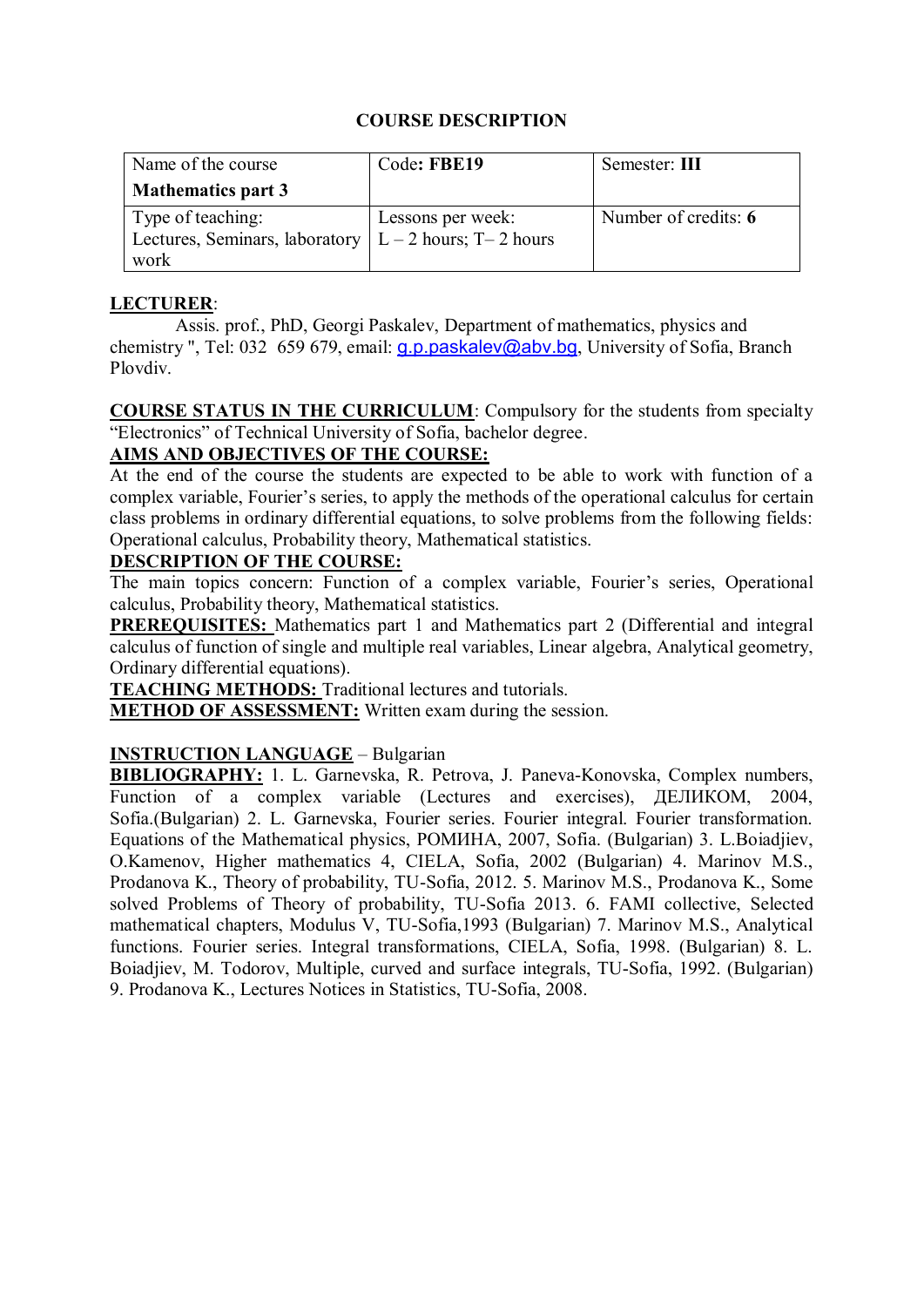# **COURSE DESCRIPTION**

| Name of the course             | Code: FBE20                | Semester: III        |
|--------------------------------|----------------------------|----------------------|
| <b>Theory of Electrical</b>    |                            |                      |
| Engineering                    |                            |                      |
| Type of teaching:              | Lessons per week:          | Number of credits: 7 |
| Lectures, Seminars, laboratory | $L-3$ hours; $LW-1$ hours; |                      |
| work                           | Seminars - 2 hours, Self   |                      |
|                                | $Study - 5 hours$          |                      |

**LECTURER**: Assoc. Prof. Dr. Nikola Georgiev, TU-Sofia, Plovdiv Branch, Faculty of Electrical Engineering and Automation; Department of Electrical Engineering; Address: 25 "Tsanko Dyustabanov" Str., Phone: (032) 659-581, e-mail: [nikola.georgiev@tu-plovdiv.bg](mailto:nikola.georgiev@tu-plovdiv.bg)

**COURSE STATUS IN THE CURRICULUM**: Compulsory subject in the curriculum for the major of Electronics of the Electrical Engineering and Automation Faculty, full-time and part-time students, Bachelor of science.

# **AIMS AND OBJECTIVES OF THE COURSE:**

Theoretical Electrical Engineering –is a fundamental subject and introduces the basic laws and phenomena of electromagnetism and the approaches applied to describe the processes in linear and nonlinear electric and magnetic circuits and with the methods of analysis on these processes in constant, stationary and unfixed modes. The basic problems of the electromagnetic field are treated.

# **DESCRIPTION OF THE COURSE:**

The subject aims at introducing students to the electromagnetic theory; the laws applied in analysis on electric and magnetic circuits, and investigation of sinusoid fixed modes, equivalent transformations; methods and theorems of analysis on linear electric circuits; resonance phenomena; linear electric circuits with inductive connections; research on periodic non-sinusoid modes in linear electric circuits; passive and active quadripolars; circuits with distributed parameters. analysis of three-phase electric circuits, the methods to analyze the transient processes in linear electric circuits and the transient processes in circuits of distributed parameters, introduction to the analysis of non-linear electric circuits and some fundamental issues of the theory of electromagnetic field.

#### **PREREQUISITES:**

The course of lectures and seminars is based on students' knowledge of Mathematics, Physics and Programming and Computer Utilization.

#### **TEACHING METHODS:**

Lectures. Seminars when students solve problems on the laws studied at the lectures. Laboratory work carried out following a lab work guide reports worked out by the students and defended before a lecturer, thesis.

**METHOD OF ASSESSMENT:** Examination .

#### **INSTRUCTION LANGUAGE** – Bulgarian

**BIBLIOGRAPHY:** 1.Генов Л., Теоретични основи на електротехниката, София, Техника, 1991. 2. Фархи С., С. Папазов. Теоретична електротехника, ч.1, Техника, С., 1990. 3. Георгиев Н.,Теоретична електротехника, Пловдив, Макрос, 2015. 4. Георгиев Н., В. Кирчев, Ръководство за семинарни упражнения по теоретична електротехника. ТУ София, филиал Пловдив, 2012. 5. Георгиев Н.**,** В. Кирчев, Ръководство за лабораторни упражнения по теоретична електротехника. ТУ София, филиал Пловдив, 2008 г.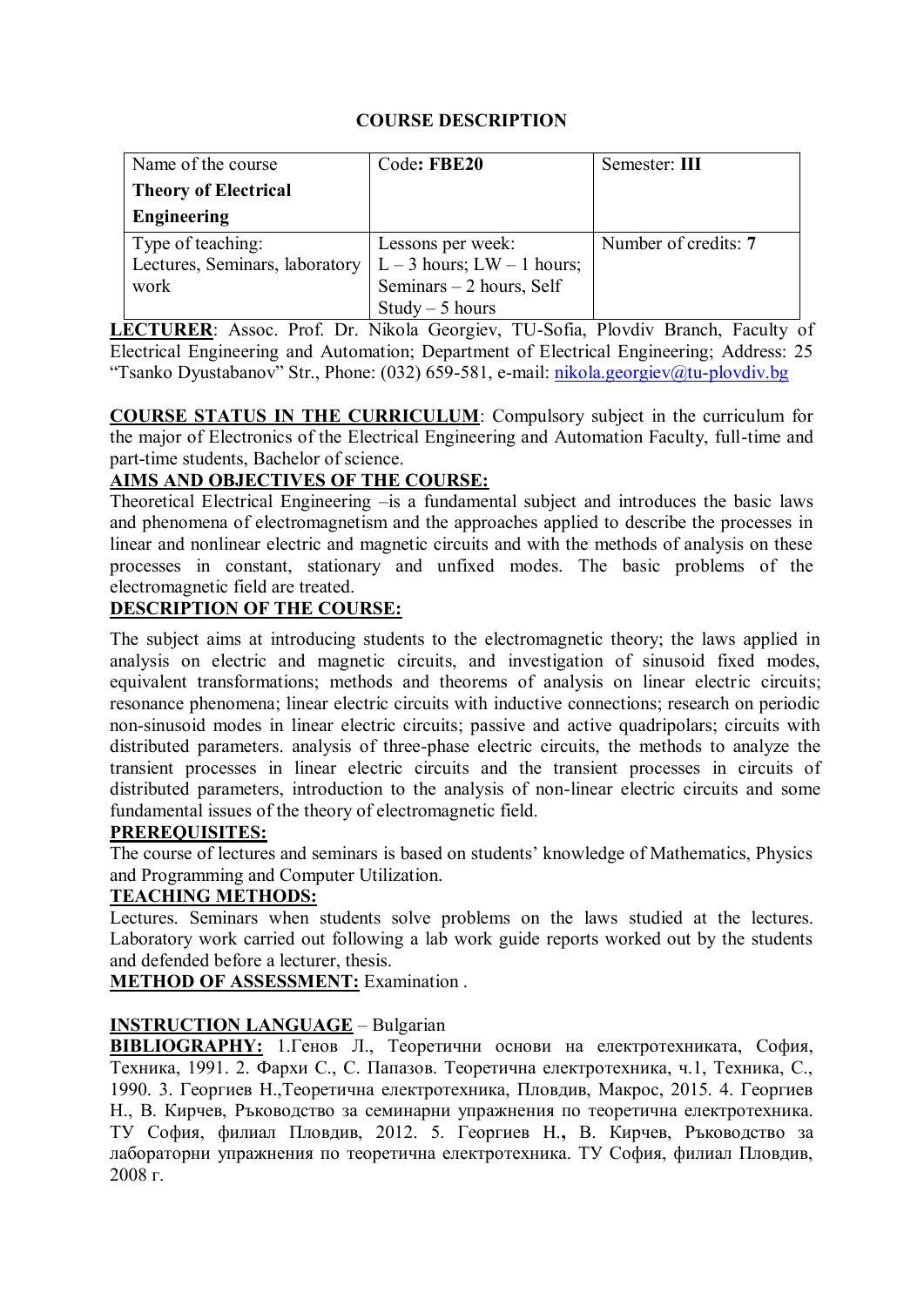| Course title:                  | Code: FBE21     | Semester: III               |
|--------------------------------|-----------------|-----------------------------|
| <b>Electrical measurements</b> |                 |                             |
| Type of teaching:              | Hours per week: | number of credits: $5 \mid$ |
| Lectures                       | $L - 2$ hours;  |                             |
| laboratory exercises           | LE - 1 hours.   |                             |

**LECTURER**: Associate Professor, PhD **Vania Iordanova Rangelova** Department "Electrical engineering", tel 032 659 685, cab. 3325, email: [vaniarangelova@tu-plovdiv.bg](mailto:vaniarangelova@tu-plovdiv.bg), Technical University of Sofia, Branch Plovdiv

**COURSE STATUS IN THE CURRICULUM:** The course is mandatory for the students of specialty "Electronics" on FEA TU-Sofia, Plovdiv Branch for the academic degree "Bachelor."

**PURPOSE OF THE COURSE**: Electrical measurements is a fundamental discipline , it aims is to teach the basic techniques and methods of measurement of electrical, magnetic and non-electrical quantities as well as issues related to metrology processing of the measurement results in the presence of systematic and random errors. Acquired knowledge and skills will be required of students in mastering the specific disciplines, in conducting laboratory classes in all disciplines, and when it is necessary to measure and evaluate a physical quantity in any area of practice.

**COURSE DESCRIPTION**: Students will learn how to measure current, voltage and power in single-phase and three-phase circuits , devices which are necessary to measure the true rms value of sinusoidal and non-sinusoidal currents and voltages , and how to measure parameters of electric circuits ; classify all kinds of errors that affect the result of the measurement , to use a current and voltage measuring transformer, using bridge methods for measuring circuit parameters and frequency , some electronic instrumentation , digital voltmeters , how to measure magnetic field prameters and the characteristics of ferromagnetic materials , how to use various types of oscilloscopes.

**BACKGROUND:** Previous knowledge in Physics, Mathematics, Theoretical Electrical Engineering, Materials Science, Semiconductor components.

**TEACHING METHODS:** Lectures, laboratory reports with a written report and individual protection.

**METHODS OF ASSESSMENT**: Written exam (open test) at the end of semester (74%), problems (16%), laboratories assignments (10%), bonuses for self-prepared answers to additional questions (15%),

# **LANGUAGE:** Bulgarian

# **RECOMMENDED BOOKS**

- 1. Vania Rangelova, Lecture notes in Electrical Measurements, Technical University of Sofia –branch Plovdiv , 2011:
- 2. Vania Rangelova, Task roll in Electrical Measurements, Technical University of Sofia branch Plovdiv , 2011
- 3. Matrakov B, Electrical Measurements, Technical University of Sofia, 1999

# **ADDITIONAL Books**

4. Sergeev А., Krohin V. Metrology , Моskow - Logos, 2001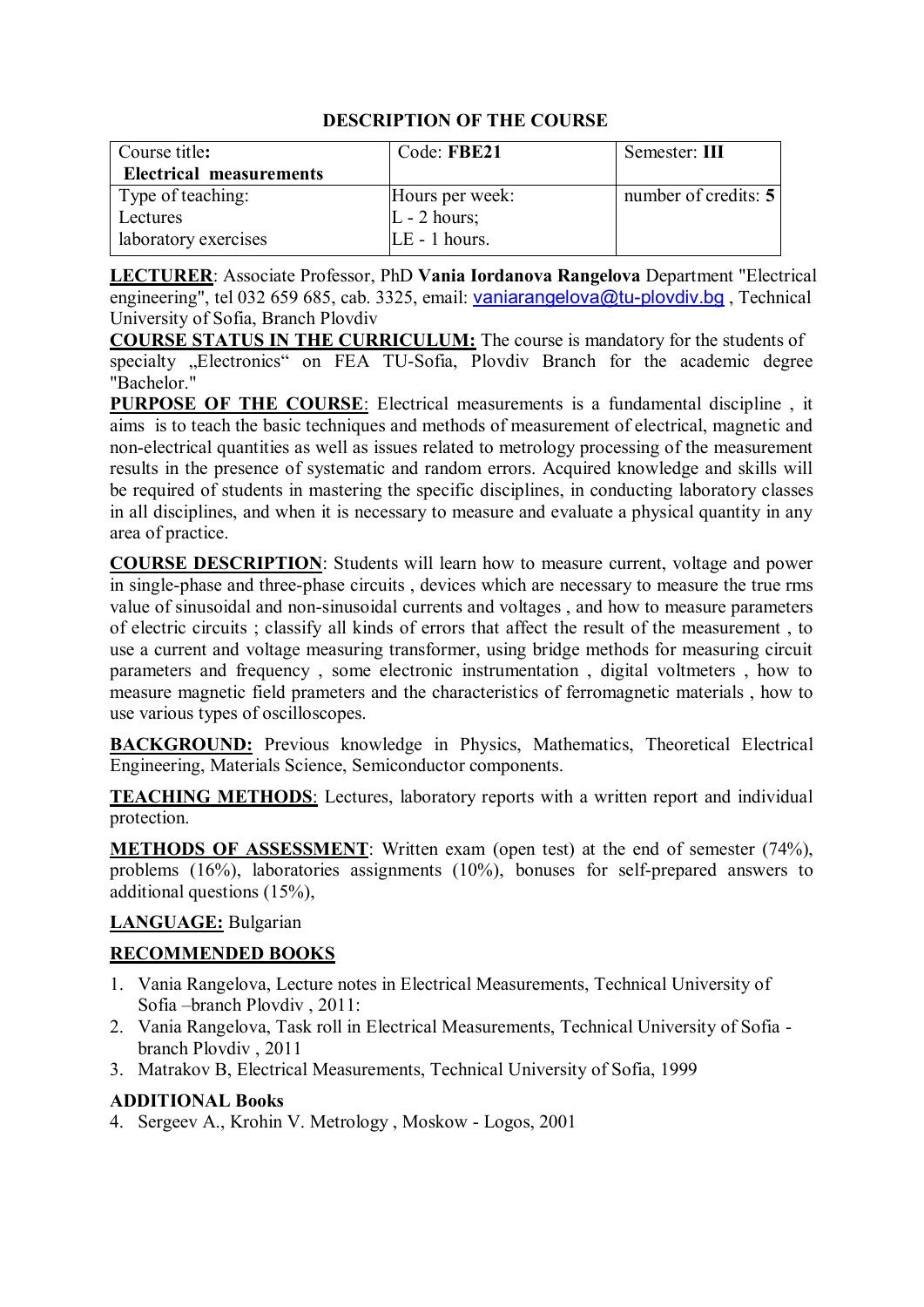| Name of the course            | Code: FBE22         | Semester: III       |
|-------------------------------|---------------------|---------------------|
| <b>Semiconductors Devices</b> |                     |                     |
|                               |                     |                     |
|                               |                     |                     |
| Type of teaching:             | Lessons per week:   | Number of credits:6 |
| Lectures and laboratory work  | $L-3$ hours; $LW-2$ |                     |
|                               | hour                |                     |

# **LECTURER**:

Assoc. Professor, Ph. D. eng.Anton Lechkov, tel.659766; E-mail: lechkov.a@gmail.com TechnicalUniversityofSofia - BranchPlovdiv, Department of Electronics

# **COURSE STATUS IN THE CURRICULUM:**

Compulsoryforthestudentsfromspecialty Electronics, BEngprogrammeoftheFacultyof Electronics andAutomation

# **AIMS AND OBJECTIVES OF THE COURSE:**

At the end of the course the students are expected to have knowledge on basic semiconductors elements, to know their characteristics, mode of operation and influence of temperature on their parameters; to be able to choose appropriate device for given application and to calculate important parameters; to use them in solving of engineering problems.

#### **DESCRIPTION OF THE COURSE:**

The main topics concern: Introduction to Semiconductors, Standard and Special Purpose Diodes, Bipolar Junction Transistors, Thyristors, Junction Field Effect Transistors, MOS Transistors, IGBT, Optoelectronic Elements, Introduction to Integrated Circuit.

#### **PREREQUISITES:**

Courses of Physics 1, 2 part and Theoretical electrical engineering.

#### **TEACHING METHODS:**

Lectures, laboratory exercises with written statements and tests.

#### **METHOD OF ASSESSMENT:**

Examination (80 %), laboratory exercises (20%),

# **INSTRUCTION LANGUAGE**– Bulgarian

**BIBLIOGRAPHY:**1.Христов, М.. Полупроводникови елементи, Нови знания, 2007; 2. Дандаров, А. Оптоелектронипробори и интегрални схеми, ТУ-София, 1991;

3. Вълков, С., Ямаков И., Дойчинова. Електронни и полупроводникови елементи и интегрални схеми, Техника, 2000; 4. Ямаков И., Дойчинова Р, Христов М.Електронни и полупроводникови прибори и интегрални схеми, С, Техника, 1987; 5. ThomasL. Floyd, Electronicdevices, 1988.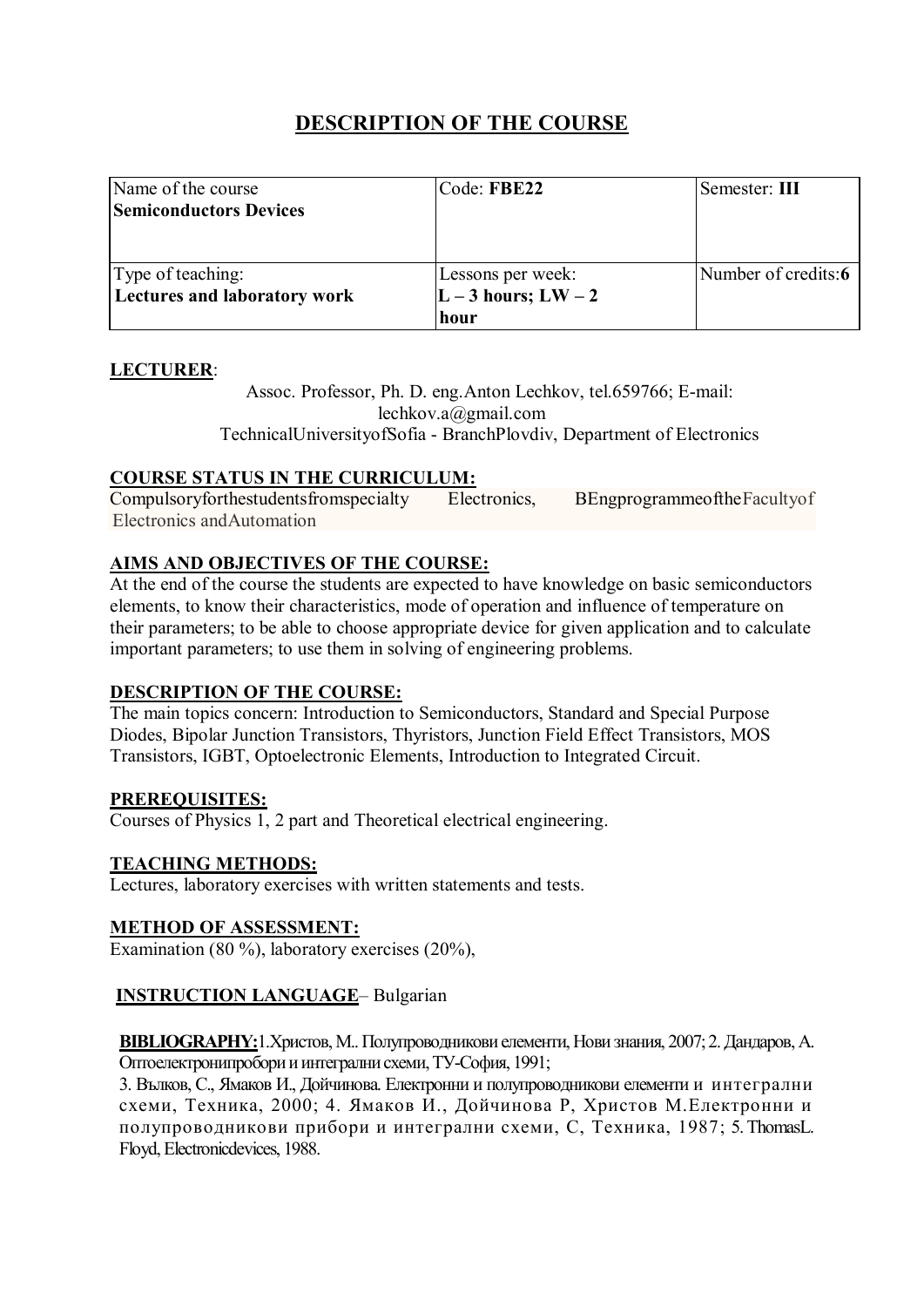| Name of the course                 | Code: FBE23              | Semester: III        |
|------------------------------------|--------------------------|----------------------|
| <b>Programming and</b><br>Computer |                          |                      |
| <b>Application III</b>             |                          |                      |
| Type of teaching:                  | Lessons per week:        | Number of credits: 6 |
| Lectures                           | Lectures $-2$ hours      |                      |
| Laboratory work                    | Laboratory work — 2 hour |                      |

#### **LECTURER:**

Assist. Prof. Ph.D. Velko Ivanov Iltchev, Department ofComputer Systems and Technologies, Technical University ofSofia, branch Plovdiv, e-mail: [iltchev@tu-p1ovdiv.bg, G](mailto:iltchev@tu-p1ovdiv.bg)SM: 0895-587475

**COURSE STATUS IN THE CURRICULUM**: Obligatory for the students specialty "Computer Systems and Technologies" B.Sc. programme of the Faculty of Electronics and Automatics, Technical University of Sofia, branch Plovdiv.

**AIMS AND OBJECTIVES OF THE COURSE**: is for students to learn and be able to apply the approaches, methods and technical means, and the fundamental principles of the object-oriented approach of programming.

**DESCRIPTION OF THE COURSE**: Main topics: The Java platform. The Java virtual machine. Structure of a Java program. Expressions and operations. Variables in Java: declarations and initializations. Control flow statements: branches - types, characteristics and implementarions; loops- types, characteristics and implementations. Objects in Java: a class declaration, class members, methods, constructors; predefined methods; access modifiers; static variables and methods; objects - instances of a class; creation, initialization, assignment and destruction of objects; access to fields and methods; type conversion for classes. Arrays: declaration, definition, initialization; sorting and searching. Strings: declaration, conversion, comparison; the String class; creation and initialization of a string; string operations. Inheritance: derived classes; access to the components of base and derived classes; predefined variables; overridden functions; constructors calling; constructors with parameters; abstract methods and classes; interfaces. Exceptions: type, catching, processing. Graphical user interface in Java: Swing components; events and components; listeners; applications and applets. Packages and compiled units: Java API; members of packages, declaration, importing packages; storing packages. I/O streams: basic features of the java.io package. Classes and interfaces in Java to work withcollections.

#### **PREREQUISITES:** PIC I and PIC II.

**TEACHING METHODS**: Lectures - using multimedia presentations. Laboratory work, where the students develop Java applications.

**METHOD OF ASSESSMENT**: Two control tests: one in middle and one at the end of semester. The first control test has a ratio of 0,4 in the final assessment and the second one - a ratio of 0,6. If a student fails on the control tests, he/she must take a written exam, which will be held during the supplementary session.

#### **INSTRUCTION LANGUAGE**: bulgarian

**BIBLIOGRAPHY:** 1. Thinking in Java, 4th, Bruce Eckel, Prentice Hall, 2006. 2. Java 2 — Ръководство на програмиста, Хърбърт Шилдт, София-прес, 2007. 3. The JavaTМ Tutorials<http://java.sun.com/docs/books/tutorial/>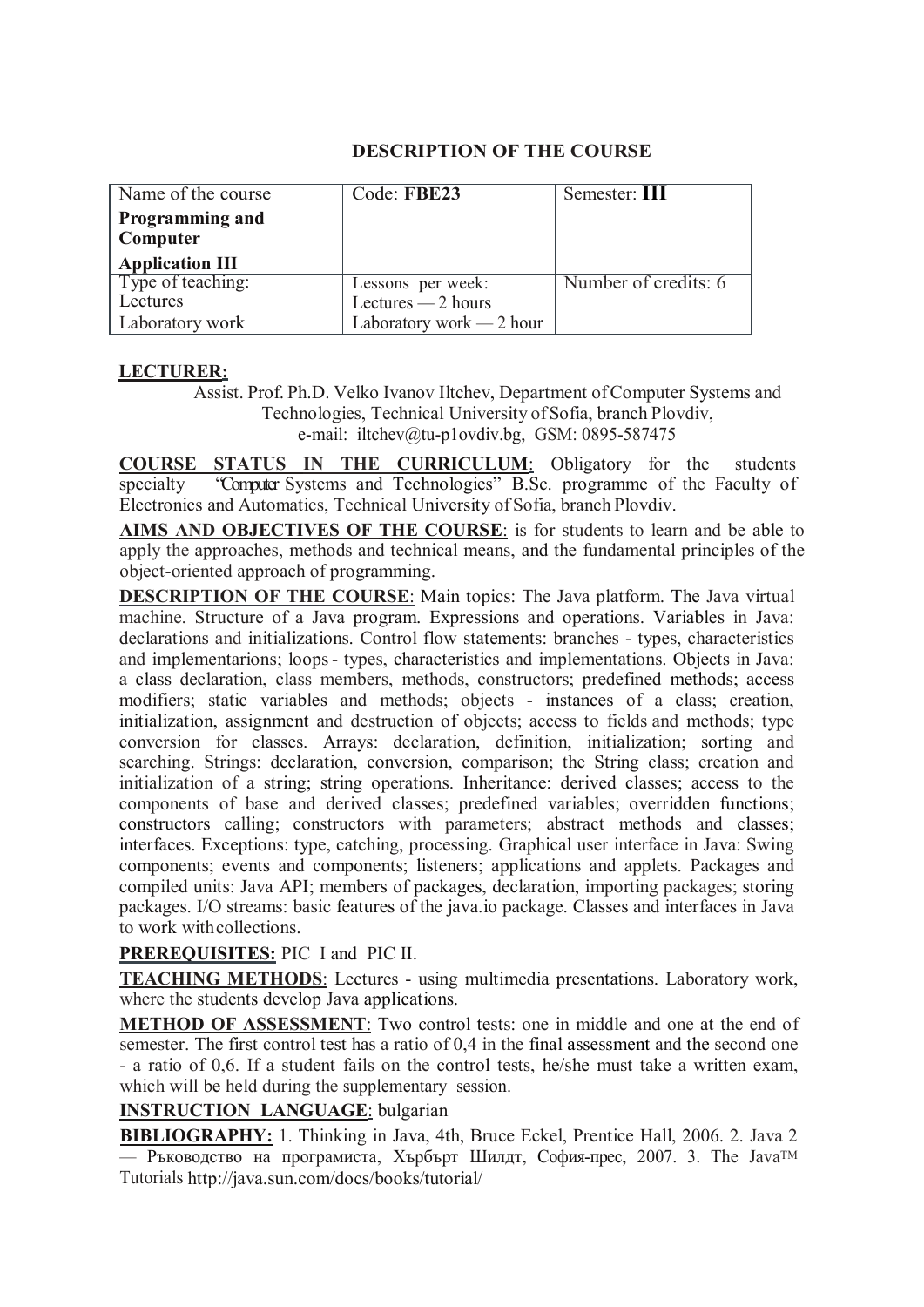| Course Title                                          | Code: FBE24   |                         | Semester: III              |
|-------------------------------------------------------|---------------|-------------------------|----------------------------|
| <b>Foreign language III</b>                           |               |                         |                            |
| Type of Teaching:                                     |               | Contact hours per week: | Number of credits: 0       |
| seminars                                              | $S - 2$ hours |                         |                            |
|                                                       |               |                         |                            |
| <b>LECTURERS:</b>                                     |               | <b>Telephone:</b>       | E-mail:                    |
| Sen. Lect. Penka Taneva – Kafelova (FME,              |               | 0895587246              | tanneva@gmail.com          |
| English)                                              |               |                         |                            |
| Sen. Lect. Nadya Popova (FME, English)                |               | 0895587580              | popovanadia@yahoo.com      |
| Sen. Lect. Konstantina Nyagolova (FME,                |               | 0895587577              | konstantinanik@yahoo.com   |
| English)                                              |               |                         |                            |
| Sen. Lect. Anet Arabadjieva (FME, English) 0892231353 |               |                         | anet2003@abv.bq            |
| Lect. Nadezhda Geshanova (FME, English)               |               | 0889314932              | nadya cmf@hotmail.com      |
| Lect. Daniela Valeva (FME, English)                   |               | 0897899039              | daniela.valeva89@gmail.com |
| Sen. Lect. Mariana Dinkova (FME, German)              |               | 08992301373             | mdinkbink@val@wdenoo.de    |

**COURSE STATUS IN THE SYLLABUS:** Compulsory for the students majoring in Electronics at the Faculty of Electronics and Automation, Bachelor's Degree.

**COURSE OBJECTIVES**: Targeted at further developing of students' knowledge and practical skills in the specific foreign language.

**COURSE DESCRIPTION**: During the first three semesters the foreign language teaching is in either of two languages of equal academic status: English or German. The language training is carried out at the respective levels determined through placement tests, based on the principal foreign language studied at secondary school. No AB groups are formed. Apart from the general foreign language, the curricula include English or German for specific purposes in accordance with the students' major subject.

**PREREQUISITES:** The curricula in both languages presume the minimum of language knowledge and skills acquired at secondary school.

**TEACHING METHODS**: Seminars using modern technical equipment: language lab, audio and video, as well as multimedia.

**METHODS OF TESTING AND EVALUATION:** Evaluation is based on continuous assessment and two tests at the end of semesters 2 and 3.

**LANGUAGE OF INSTRUCTION:** English/German **LITERATURE RECOMMENDED:** 

- **English:**
- 1. *New Headway English, OUP*
- 2. *Speak Out, Pearson*
- 3. *Technical English 1, 2, 3, 4, David Bonamy, Pearson*
- 4. *English for Computing, OUP*
- 5. *English for Electrical Engineering, OUP*
- 6. *English for Electrical Engineering, Alma Mater International, 2001*
- 7. *English for Computing, Alma Mater International, 2001*
- 8. *Reader for students of Mechanical Engineering and Electronics, Plovdiv,1990*
- 9. *Intelligent Business 1, 2, 3, 4, Irene Barall, Nikolas Barall, Pearson*
- 10. *ProFile1 Pre-intermediate, Jon Naunton, Oxford University Press, 2005*
- 11. *ProFile2 Intermediate, Jon Naunton, Oxford University Press, 2005*
- 12. *Business Basics, David Grant and Robert McLarty, Oxford University Press.*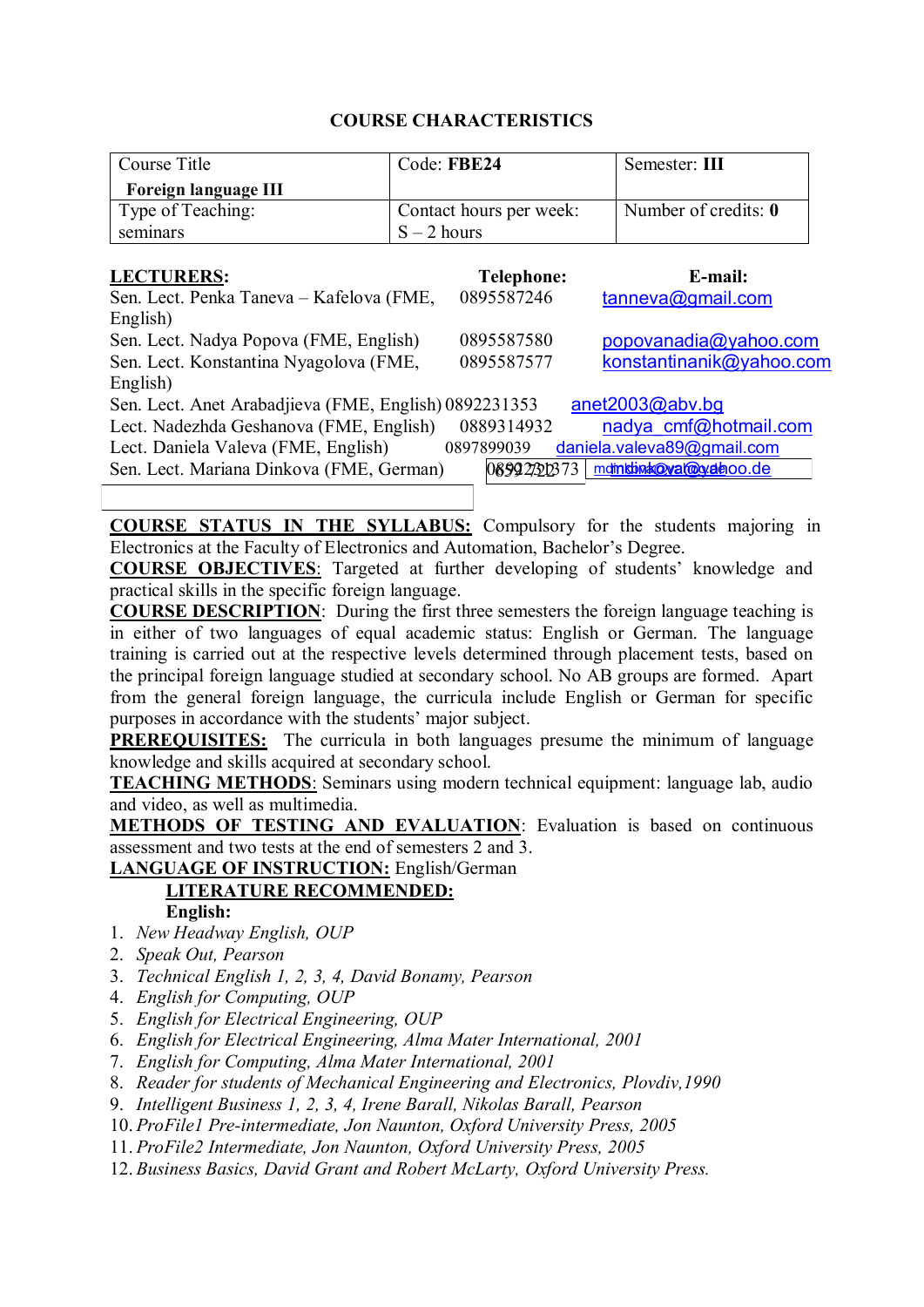13. *Business Objectives, Vicki Hollett, Oxford University Press*

14. *Business Opportunities, Anna&Terry Phillips, Oxford University Press*

15. *Business Challenges, Nina O'Driscoll, Fiona Scott-Barret, Longmam*

16. *Quick Launch into English, Ivan Shotlekov, Penka Taneva, PUPress* 

17. *Developing Business Contacts, OUP*

18. *How To Be British, Magazine, John Hoover, 1998*

#### **German:**

1. Dinkova,M.:Deutsch. Ein Text- und Übungsbuch für Studierende aller Fachrichtungen an der TU Sofia, Filiale Plovdiv, Издателство на ТУ София, 1992

2. Dinkova,M./Murdsheva,St.:Deutsch für Techniker,Алма Матер Интернационал, Габрово, 2001

3. Becker, Norbert: Fachdeutsch Technik, Metall- und Elektroberufe, Grundbuch, Max Hueber Verlag, 1995

4. Becker, Norbert: Fachdeutsch Technik, Metall- und Elektroberufe, Übungsheft, Max Hueber Verlag, 1996

5. Zettl,E./Janssen,J.: Aus moderner Naturwissenschaft und Technik, Max Hueber Verlag 1987

6. Buhlmann,R. /Fearns,A: Hinführung zur naturwissenschaftlich-technischen Fachsprache, NTF,Teil 4: Elektronik, Informatik, Max Hueber Verlag 1990.

7. Das Einsteigerseminar, PC&EDV, Grundlagen der Datenverarbeitung, BHV Verlag Düsseldorf, 1989

8. Schiller, E.: Computerwissen für alle, Fachbuchverlag Leipzig, 1990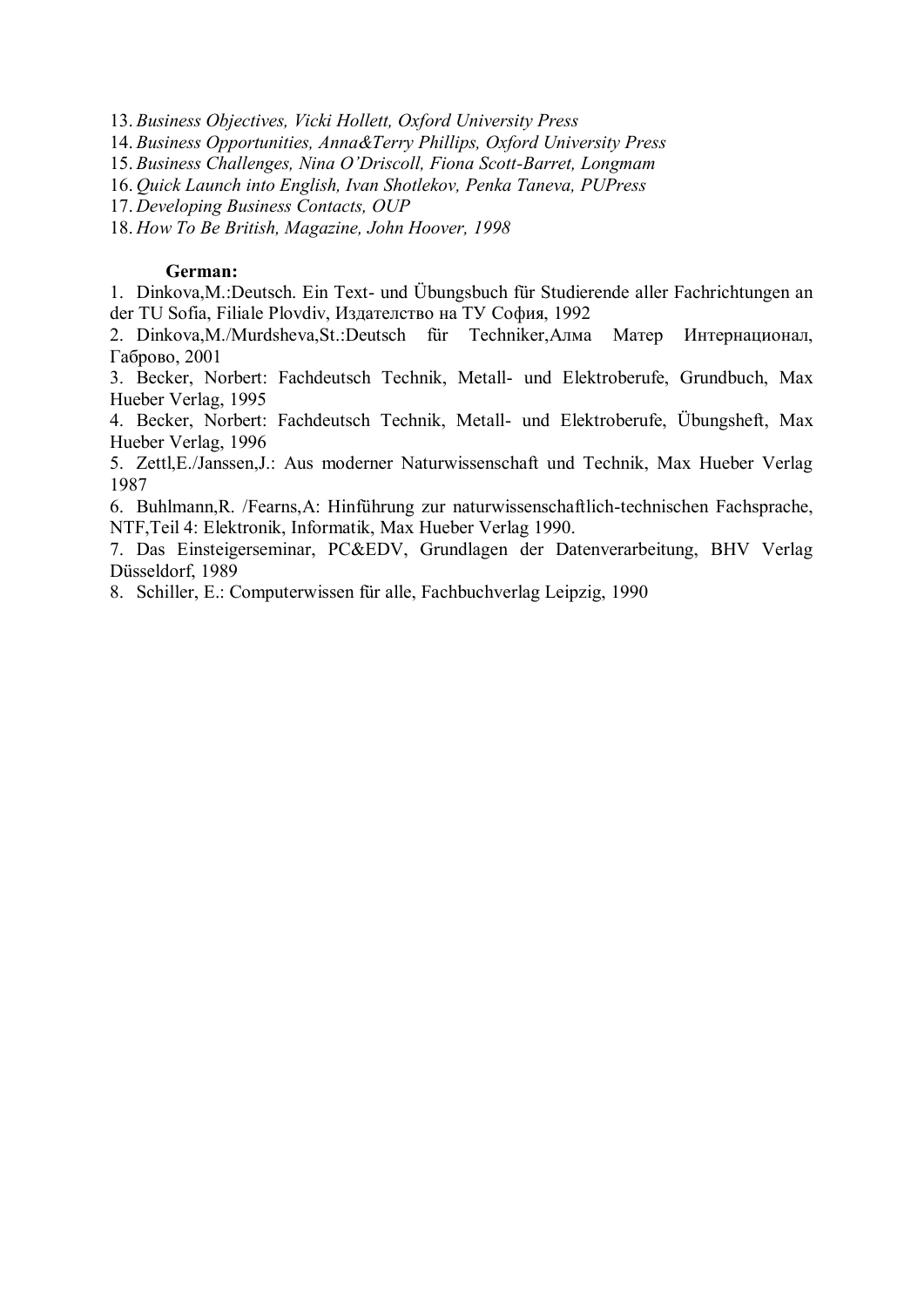| Course Title                                       | Code: FBE25             |                   | Semester: III             |
|----------------------------------------------------|-------------------------|-------------------|---------------------------|
| <b>Sports</b>                                      |                         |                   |                           |
| Type of Teaching:                                  | Contact hours per week: |                   | Number of credits: 0      |
| seminars                                           | $S - 3$ hours           |                   |                           |
| <b>LECTURERS:</b>                                  |                         | <b>Telephone:</b> | E-mail:                   |
| <b>Assoc. Prof. ValentinVladimirov–</b> Theory and |                         | 659 646           | valdesv $2003$ @yahoo.com |
| Methodology of PE and Sports Workouts              |                         |                   |                           |
| (Methodology of Remedial Exercises); Orienteering  |                         |                   |                           |
| Sen. Lect.PenkaMeleva - Theory and                 |                         | 659 648           | penk1959@abv.bg           |
| Methodology of PE and Sports Workouts              |                         |                   |                           |
| (Methodology of Remedial Exercises); Swimming      |                         |                   |                           |
| Sen. Lect.DrDaniel Vladimirov - Theory and         |                         | 659 646           | ludarabota(a)abv.bg       |
| Methodology of PE and Sports Workouts              |                         |                   |                           |
| (Methodology of Remedial Exercises); Orienteering  |                         |                   |                           |
| Sen. Lect.Dr.KrassimirDjaldeti - Theory and        |                         | 659 648           | $krsj(a)$ abv.bg          |
| Methodology of PE and Sports Workouts              |                         |                   |                           |
| (Methodology of Remedial Exercises); Athletics     |                         |                   |                           |
| Lect.Dr, Ptar Doganov Theory and Methodology of    |                         | 659 648           |                           |
| PE and Sports Workouts (Methodology of Remedial    |                         |                   |                           |
| Exercises); Athletics                              |                         |                   |                           |

**COURSE STATUS IN THE SYLLABUS:** Compulsory for all students at both faculties of the Technical University of Sofia, Plovdiv Branch intheir 1st and 2nd year (semesters 1, 2, 3 and 4).

**COURSEOBJECTIVES:** Targeted at further developing of students' physical activities, skills and hygiene habits through effective methods of physical education, improving their mental and physical performance.

**COURSEDESCRIPTION:** The knowledge and skills in Physical Education and Sports develop a wide range of motor skills and habits, help the hardening of the body and contribute to the moral development of students. The enhancement of physical skills is carried out through:

- 1. General Physical Preparedness (GPP) in these seminars the students develop a wide range of motor skill and habits; work to improve strength, speed, endurance, flexibility, structure and skill; increase resistance to unfavorable environmental factors; develop their physical qualities and experience.
- 2. Sports-Specific Physical Preparedness (SPP) students improve their sport skills and habits in a specific sport and gain experience through participation in competitions; work to improve strength, speed, endurance, flexibility, structure and skill; increase resistance to unfavorable environmental factors; develop their physical qualities and experience.

**PREREQUISITES:** The curriculum presumes the minimum of knowledge and skills acquired at secondary school.

**TEACHINGMETHODS:** Seminars in accordance with the curriculum in PE and Sport.

**METHODSOFTESTINGANDEVALUATION:** Evaluation is based on functional tests at the end of semester. Lecturer's signature is required at the end of semester.

**LANGUAGEOFINSTRUCTION:** Bulgarian and English (only for foreign language students). **LITERATURE RECOMMENDED:**

- 1. Владимиров В. Туризъм и ориентиране. Методическо ръководство за студентите от ТУ София, филиал Пловдив. Издателство на ТУ - София. 2010.
- 2. Матикова С. Методично ръководство за начално обучение по тенис за студенти (второ преработено и допълнено издание), 2012.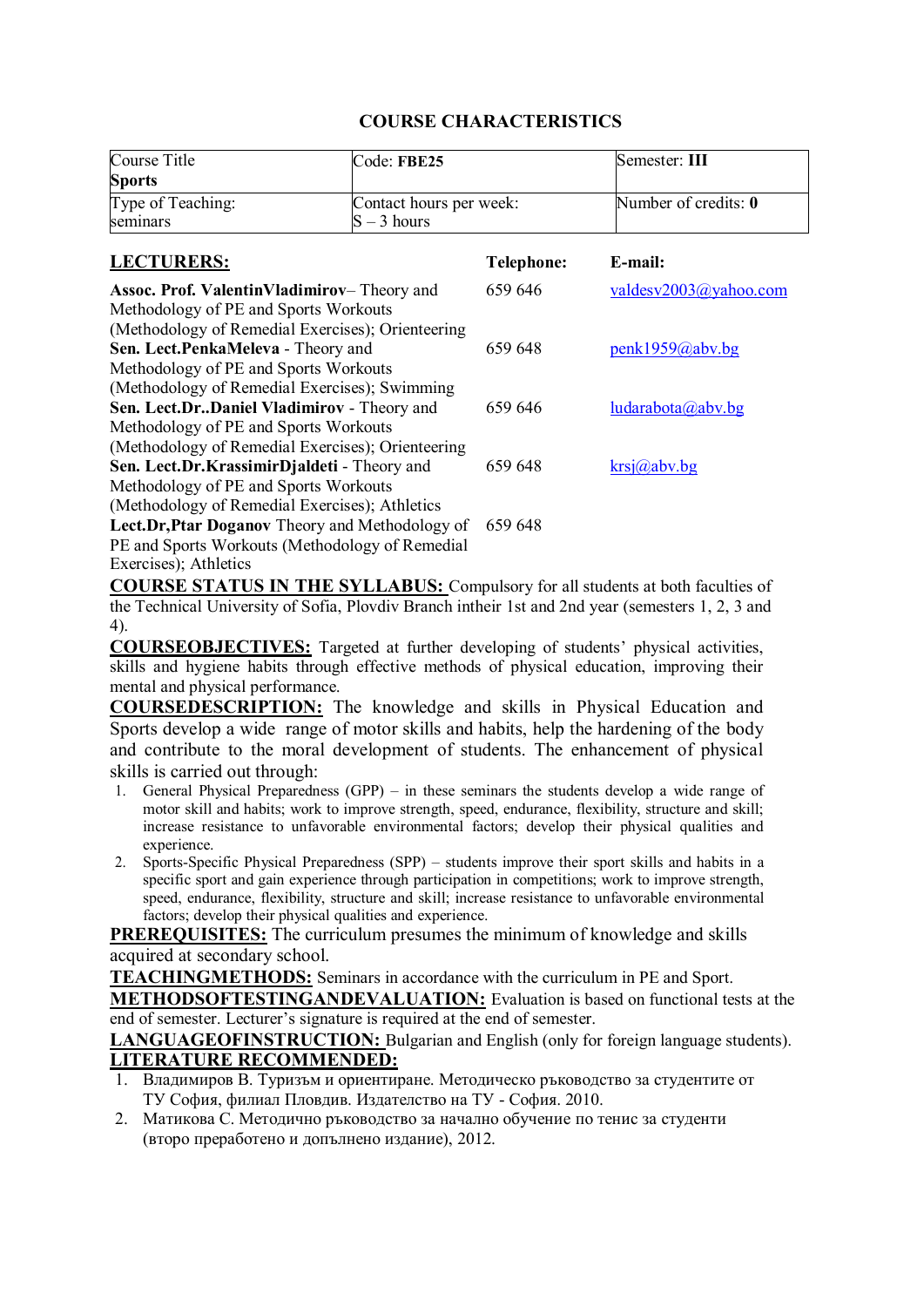| Name of the course:<br><b>Signals and Systems</b> | Code: BE26                                    | Semester: IV |
|---------------------------------------------------|-----------------------------------------------|--------------|
| Type of teaching:<br>Lectures and laboratory work | Lessons per week:<br>$L - 2 h$ ; $LW - 1 h$ . | Credits: 3   |

**LECTURER**: Assist. Prof. Iliya E. Petrov, Ph.D., Department of Electronics,

e-mail: [iedu@abv.bg](mailto:iedu@abv.bg), Technical University-Sofia, branch Plovdiv

**COURSE STATUS IN THE CURRICULUM:** The course is compulsory for bachelor degree students of Electronics in Faculty of Electronics and Automatics in Technical University - Sofia, branch Plovdiv.

**AIMS AND OBJECTIVES OF THE COURSE**: At the end of the course the students are expected to know and to be able to apply the methods for analysis, synthesis and signal processing and investigation of systems in time, frequency and Laplace domain; to know principles of basic types of modulations and its application in telecommunications.

**DESCRIPTION OF THE COURSE**: The main topics concern: Spaces of the signals; Bases; Fundamental input signals; Description of the signals in time domain; Forms of Fourier Series, Properties of Fourier transformation; LTI continuous and discrete systems – description, properties and characteristics; Laplace and z-transformation; System functions; Pole-zero diagram; Analogue and digital methods for radio signal forming; Spectra of AM, FM and PAM signals; Application of modulations.

**PREREQUISITIES:** Good knowledge of Mathematics and Electrical Engineering.

**TEACHING METHODS**: Lectures with multimedia projector for some formulas, tables of transforms, properties and theorems. Solving practical problems on lectures and labs. On labs is used MATLAB.

**METHOD OF ASSESSMENT**: Exam–40%; labs – 20%; control works–20% each.

# **INSTRUCTION LANGUAGE:** Bulgarian.

# **BIBLIOGRAPHY:**

- 1. Nenov G., Signals and Systems, Novi znania, Sofia, 2008.
	- 2. Ferdinandov E., Signals and Systems (part 1 and 2), Siela, Sofia, 1998.
	- 3. Openheim A., A. Willsky, I. Young, Signals and Systems, Tehnika, Sofia, 1993.
	- 4. Stefanova K., B. Koen, I. Petrov, Signals and Systems Labs Guide, TU-Sofia, 2009.
	- 5. Siebert W., Circuits, Signals, and Systems, Mir, Moscow, 1988.
	- 6. Baskakov S., Radiotechnical circuits and signals, Visshaja shkola, Moscow, 2000.
	- 7. Karris St., Signals and Systems with MATLAB Computing and Simulink Modelling, Orchard Publ., 2007.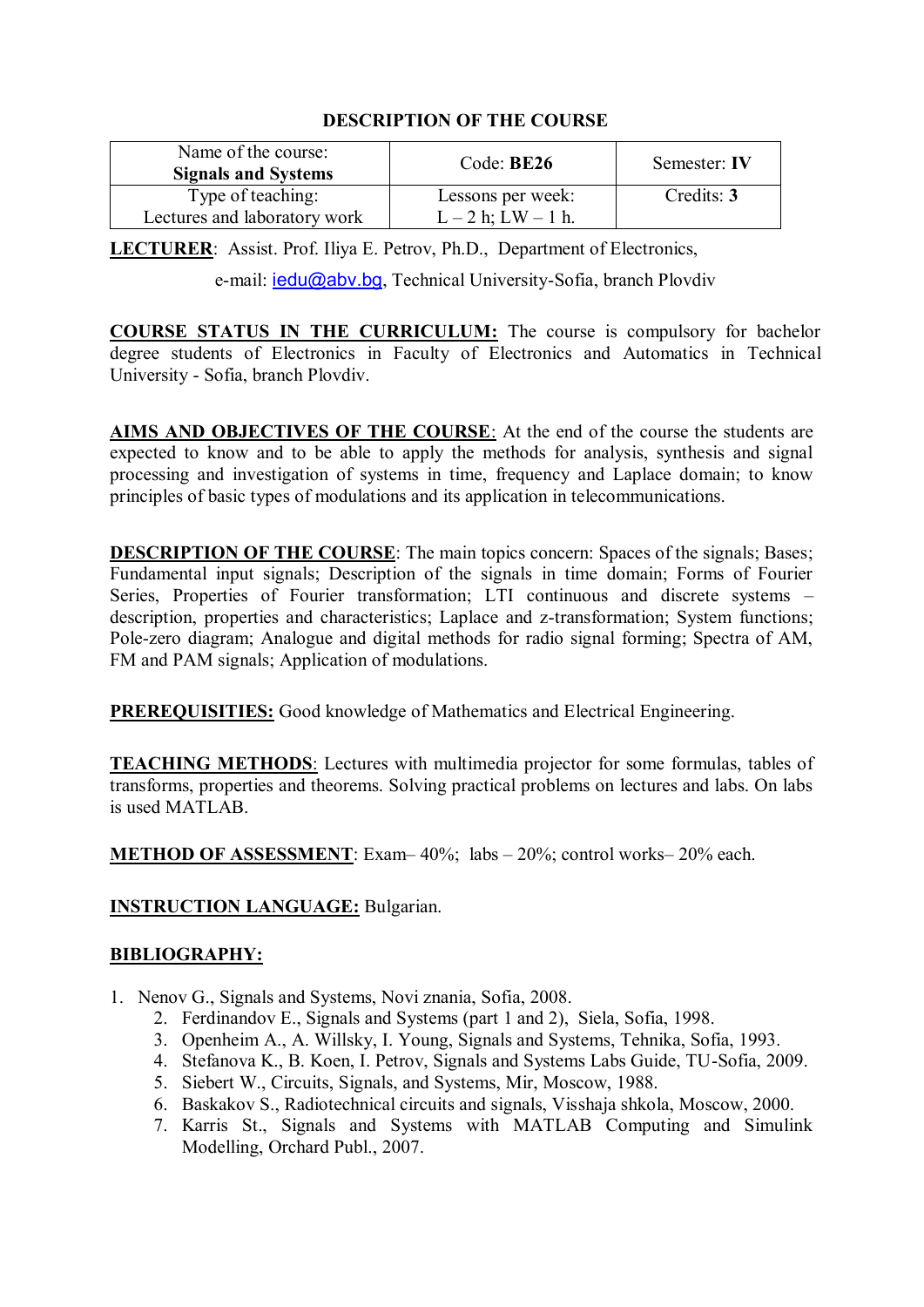| Name of the course:<br><b>Electronic circuits theory</b> | Code: BE27                                 | Semester: IV |
|----------------------------------------------------------|--------------------------------------------|--------------|
| Type of teaching:<br>Lectures, Laboratory work           | Lessons per week:<br>L-2 hours, LW-2 hour. | Credits: 5   |

**LECTURER:** Assoc. Prof. PhD Tsvetana Grigorova, (FEA), e-mail: [c\\_gr@tu-plovdiv.bg](mailto:c_gr@tu-plovdiv.bg), Technical University of Sofia, Branch Plovdiv

# **COURSE STATUS IN THE CURRICULUM**:

Compulsory for the students specialty "Electronics" BEng programme of FEA.

**AIMS AND OBJECTIVES OF THE COURSE**: The goal of the course is to make students able to design various kinds of analogue electronic circuits by using appropriate Electronic Computer Aided Design (ECAD) systems. After completing the course they should be able to apply the ECAD methodology and perform: Schematic design; modelling of BJT, FET and MOS Transistor; Macromodelling of FET/Bipolar and CMOS Integrated Operational Amplifier; Analog Circuits Design and Optimization and Active Filters Computer-Aided Design.

**DESCRIPTION OF THE COURSE:** The Theory of electronic circuits is a fundamental course in the curriculum in Electronics. The main topics included are as follows: Electronic Computer Aided Design (ECAD) methodology, Schematic design, Semiconductor device modelling, Analysis and synthesis of active filters and computer simulations.

**PREREQUISITES:** It is assumed that learners are familiar with mathematics, theoretical basis of electrical engineering, electronic components and circuit's construction and functioning.

**TEACHING METHODS**: Lectures. The laboratory work and the course work give the students practical skills in using the general-purpose CAD systems under the assistant guidance. Protocols produced by the students and verified by the assistant. The newest available student versions of the studied program products are used for the laboratory work. Manuals and user's guides are accessible for the students.

**METHOD OF ASSESSMENT**: Written exam.

**INSTRUCTION LANGUAGE:** Bulgarian.

**LEARNING MATERIALS**: The course materials are available in various media in Bulgarian and English languages. Printed materials: (1) Т. Тодоров, Методически указания по теория на електронните схеми, ТУС, 2014, ISBN 978-619-167-075-8; (2) Шойкова Е., Синтез на активни филтри, ТУС, 2000, ISBN 954-9952-19-3; (3) Fitzpatrick, D., Analog Design and Simulation using OrCAD Capture and PSpice, Elsevier Ltd., Oxford, 2012; (4) Raut R,M. Swamy., Modern Analog Filter Analysis and Design, 2010 WILEY-VCH Verlag & Co. KGaA, Weinheim, Germany, ISBN 978-3-527-40766-8.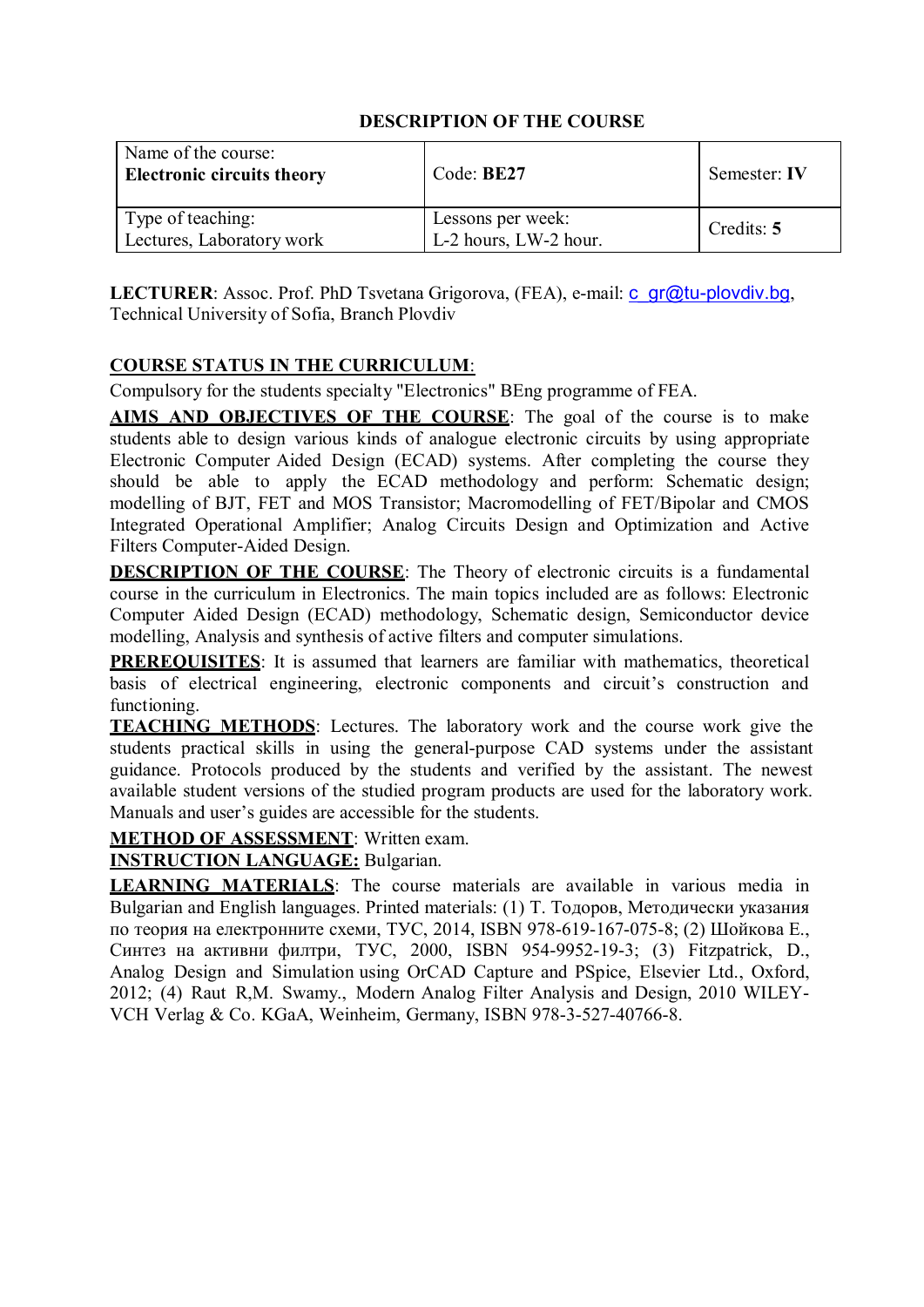| Name of the course:   | Code: BE28        | Semester: IV         |
|-----------------------|-------------------|----------------------|
| <b>Control Theory</b> |                   |                      |
| Type of teaching:     | Lessons per week: | Number of credits: 4 |
| Lectures and          | $L-2$             |                      |
| laboratory work       | $LW-2$            |                      |

**Lecturer:** Assoc. Prof. PhD. Sevil Ahmed, Technical University Sofia, Branch Plovdiv, Faculty of Electronics and Automatics (FEA), Control Systems Department, Phone: 032 659585, Email: [sevil.ahmed@tu-plovdiv.bg](mailto:sevil.ahmed@tu-plovdiv.bg).

**COURSE STATUS IN THE CURRICULUM**: Compulsory for the student's specialty "Electronics" BEng programme of the Faculty of Electronics and Automatics

**AIMS AND OBJECTIVES OF THE COURSE:** The aim of the course is to give the students essential knowledge and skills in Automatics, including some problems of the analysis and synthesis of automatic control systems.

**DESCRIPTION OF THE COURSE:** The course considers linear automatic control systems – basic definitions, principles of automatic control, control lows, classification of control systems; Mathematical models of control systems – differential equations, linearization, transfer function, block diagram models and transformations; Forced response of basic dynamic units – time and frequency response; Stability of linear systems – definitions, necessary and sufficient conditions, Routh-Hurwitz criterion, Nyquist criterion, Bode criterion; Performance of feedback control systems – time domain performance specifications, steady-state error, performance indices etc.; Linear control system design – Bode frequency-domain method to design compensators. State space description of linear systems. Lyapunov equation. Design by pole assignment; Industrial regulators – P,PI,PD, PID.

**PREREQUISITES:** Higher Mathematics I, II, III part, Physics I, II part, Theoretical electrotechnics I, II part, Technical Mechanics, Programming and computer systems 1, 2 part, English language.

**TEACHING METHODS**: Lectures using multimedia; laboratory work using analogue modeling devices and measurement technics, computer-aided design, analysis and simulation, work in teams, protocols.

**METHOD OF ASSESSMENT:** One two-hour assessment work in the end of the semester (90%). Performance from laboratory works is also considered (10%).

#### **INSTRUCTION LANGUAGE:** Bulgarian

#### **BIBLIOGRAPHY:**

2. Ishtev, K., *Automatic Control Theory*. Sofia, 2000 (in Bulgarian);

3. Naplatanov, N. et al., *Introduction in Control Theory,* Sofia, 1987 (in Bulgarian);

4. Naplatanov, N., *Bases of Technical Cybernetics*, Vol. 1: Automatic Control Theory. Sofia, Technics, 1976 (in Bulgarian);

5. Voronov, A. A., *Automatic Control Theory*, vol. 1, Moscow, 1986 (in russian);

6. Zaitzev, G. *Theory of Automatic Control and Regulation*. Kiev, 1988 (in russian);

7. Chen, C-T., Analog & Digital Control System Design, Oxford University Press, 1993;

8. Dorf, R. C., *Modern Control Systems*. Addison-Wesley Publishing Company, 1989;

9. Nise, N. S., *Control Systems Engineering*, The Benjamin/Cummings Publishing Company, Inc., 1992

10. Saadat, H., *Computational Aids in Control Systems Using MATLAB*, McGraw-Hill, 1993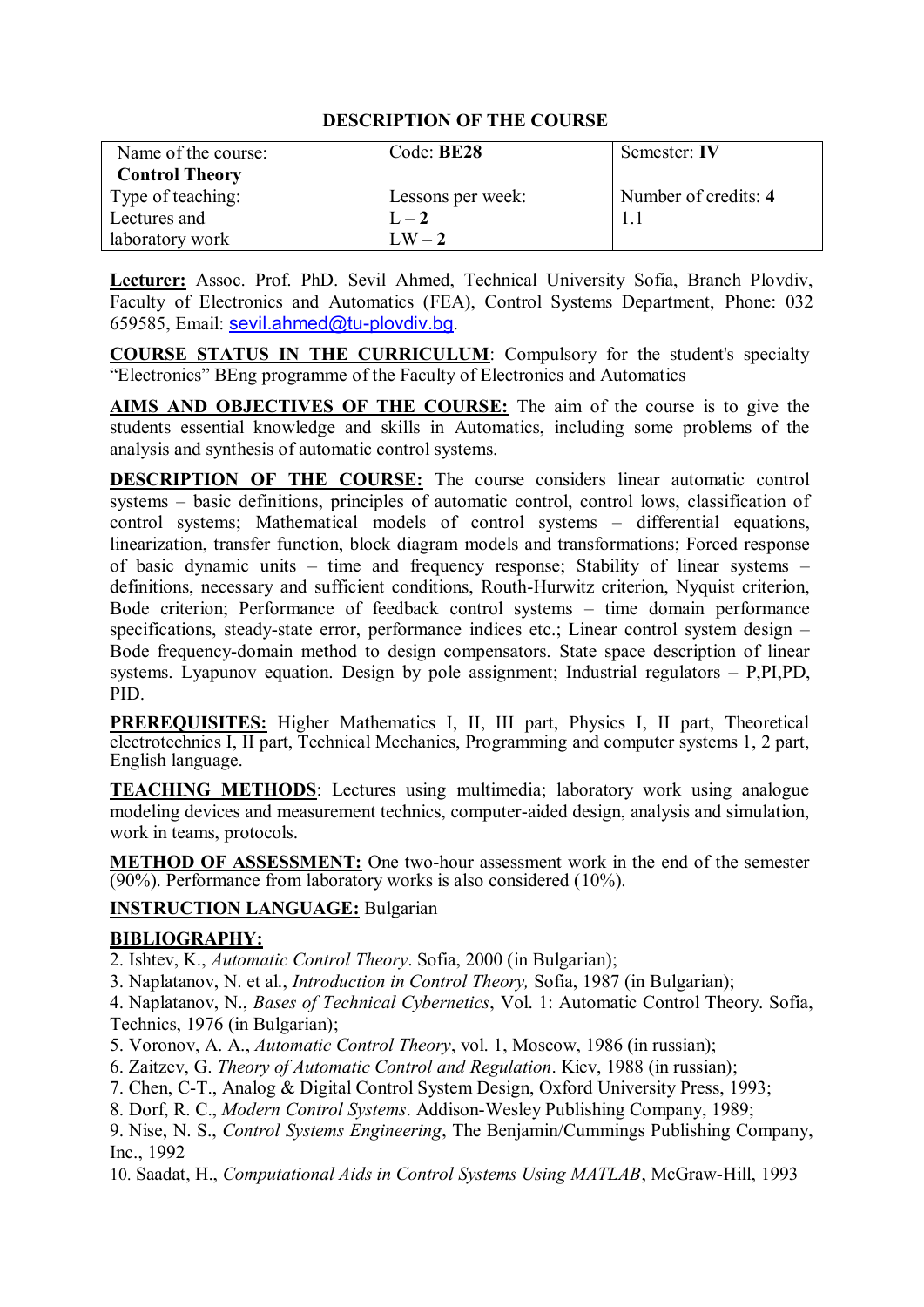| Name of the course        | Code: BE29                | Semester: IV |
|---------------------------|---------------------------|--------------|
| <b>Analog electronics</b> |                           |              |
| Type of teaching:         | Lessons per week:         | Credits: 7   |
| Lectures, seminar and     | $L - 2$ hours; SW-1 hour; |              |
| laboratory works          | $LW - 2$ hours.           |              |

# **LECTURER:**

Assoc. Prof. PhD I. Rachev, Department of Electronic, Technical University of Sofia  $-$  Plovdiv branch, ph., 032/ 959 718, e-mail:  $\frac{i}{\sqrt{a}}$ tu.plovdiv.bg

# **COURSE STATUS IN THE CURRICULUM:**

Compulsory for the students specialty "Electronics" for educational and qualifications degree "bachelor".

# **AIMS AND OBJECTIVES OF THE COURSE:**

The course introduces in the fundamentals of electronic amplifiers. The aim of the course is to give the students knowledge of analysis and design of the analog systems.

**DESCRIPTION OF THE COURSE:** The basics of the analysis and design of the analog circuits and systems are covered: Schematics and principle of operation of the basic amplifier circuits with bipolar and MOS transistors, Principle of the feedback, Basic circuits for bipolar and MOS analog integrated circuits, Operational amplifiers (op amps) – basic definitions, electrical characteristics, parameters and op amps applications, Active filters, Power amplifiers and Signal oscillators.

**PREREQUISITES:** Electrical Engineering Theory, Semiconductor devices, Signals and systems.

**TEACHING METHODS**: lectures, tutorials, laboratory work, protocols.

**METHOD OF ASSESSMENT:** Two-hour assessment at the end of the semester (80 %) and laboratory work (20 %).

# **INSTRUCTION LANGUAGE:** Bulgarien

**BIBLIOGRAPHY :** 1. Рачев И., *Лекционни записки по аналогова схемотехника – I част*, С, изд. на ТУ-София, 2011; 2. Златаров В., Доневски и др., *Електронни аналогови схеми и устройства*, С., Техника, 1987, 95.; 3, Титце У., Шенк К., *Полупроводниковая схемотехника*, М., Мир 1982; 4. Соклоф, С., *Приложения на аналогови интегрални схеми*, С., Техника, 1990; 4. Comer, D., *Fundamentals of Electronic Circuit Design*, NY, John Wiley & Sons, 2003.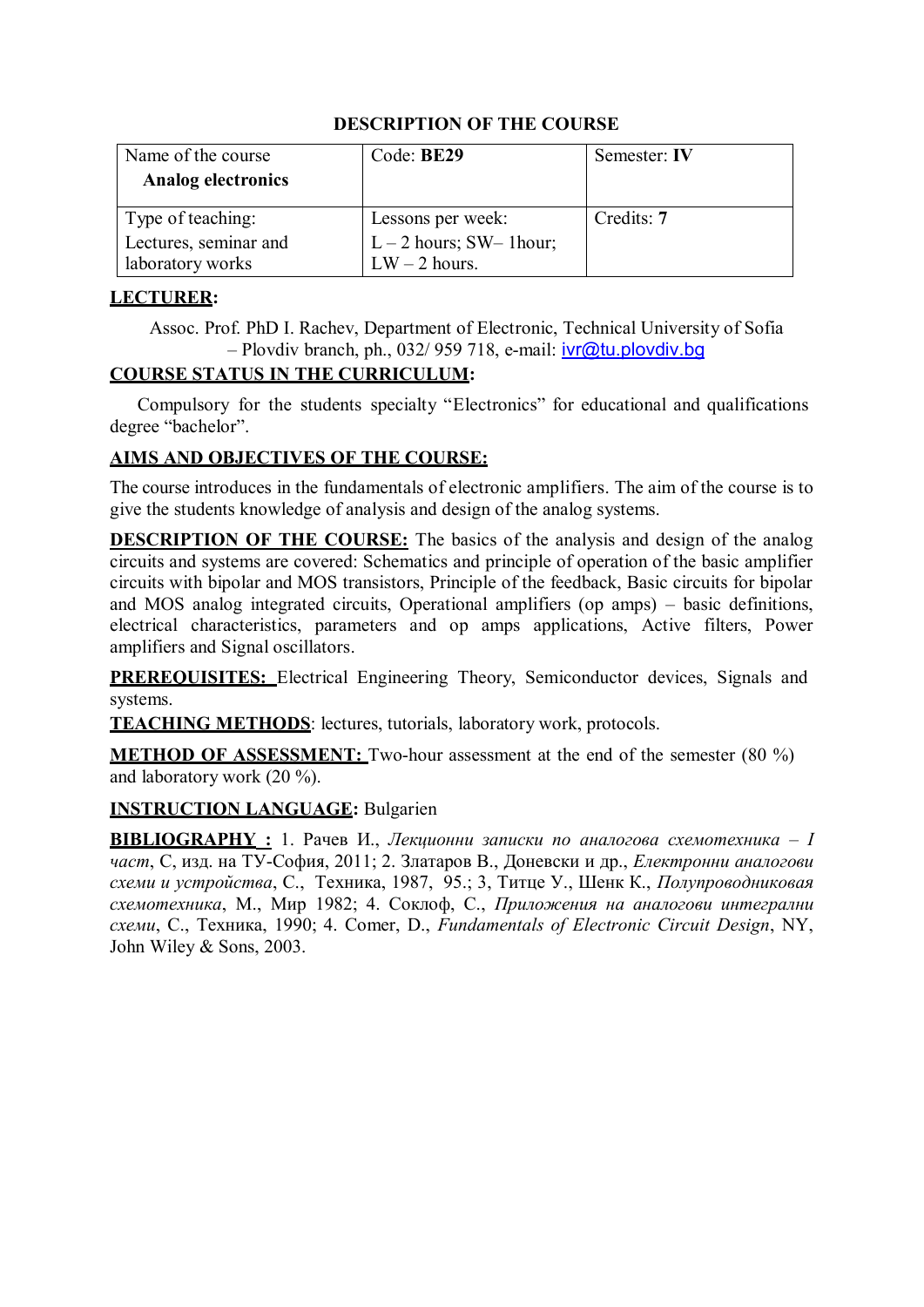| Name of the course               | Code: BE30                    | Semester: IV |
|----------------------------------|-------------------------------|--------------|
| <b>Optoelectronic and Sensor</b> |                               |              |
| <b>Devices</b>                   |                               |              |
| Type of teaching:                | Lessons per week:             | Credits: 4   |
| Lectures and laboratory work     | $L - 2$ hours; $LW - 1$ hour. |              |
|                                  |                               |              |

#### **LECTURER:**

Ph.D. I. Rachev, Department of Electronic, Technical University of Sofia – Plovdiv branch, ph., 032/ 959 718, e-mail: [ivr@tu.plovdiv.bg](mailto:ivr@tu.plovdiv.bg)

# **COURSE STATUS IN THE CURRICULUM:**

Compulsory for the students specialty "Electronics" for educational and qualifications degree "bachelor".

# **AIMS AND OBJECTIVES OF THE COURSE:**

The course introduces in the optoelectronics and sensor technique. The aim of the course is to give the students knowledge of analysis and design of optoelectronics and other devices with different sensors.

**DESCRIPTION OF THE COURSE:** The basics of the analysis and design of sensor devices and systems are covered: Principle of the work of different sensors and their characteristics, Basic circuits for signal receiving and processing, The analysis and design of devices and systems, working whit covered sensors.

**PREREQUISITES:** Electrical Engineering Theory, Semiconductor devices, Signals and systems, Analog elektronics.

**TEACHING METHODS**: lectures, tutorials, laboratory work, protocols.

**METHOD OF ASSESSMENT:** Two-hour assessment at the end of the semester (80 %) and laboratory work (20 %).

# **INSTRUCTION LANGUAGE:** Bulgarien

**BIBLIOGRAPHY :** 1. Рачев И., *Лекционни записки по аналогова схемотехника – I част*, С, изд. на ТУ-София, 2011; 2. Соклоф, С., *Приложения на аналогови интегрални схеми*, С., Техника, 1990; 3. Schubert, E. F., *Light Emitting* Diodes, Cambridge University Press, 2006; 4. Johnson M., *Photodetection and Measurement: Maximizing Performance in Optical Systems*, McGraw-Hill 2003; 5. Comer, D., *Fundamentals of Electronic Circuit Design*, NY, John Wiley & Sons, 2003.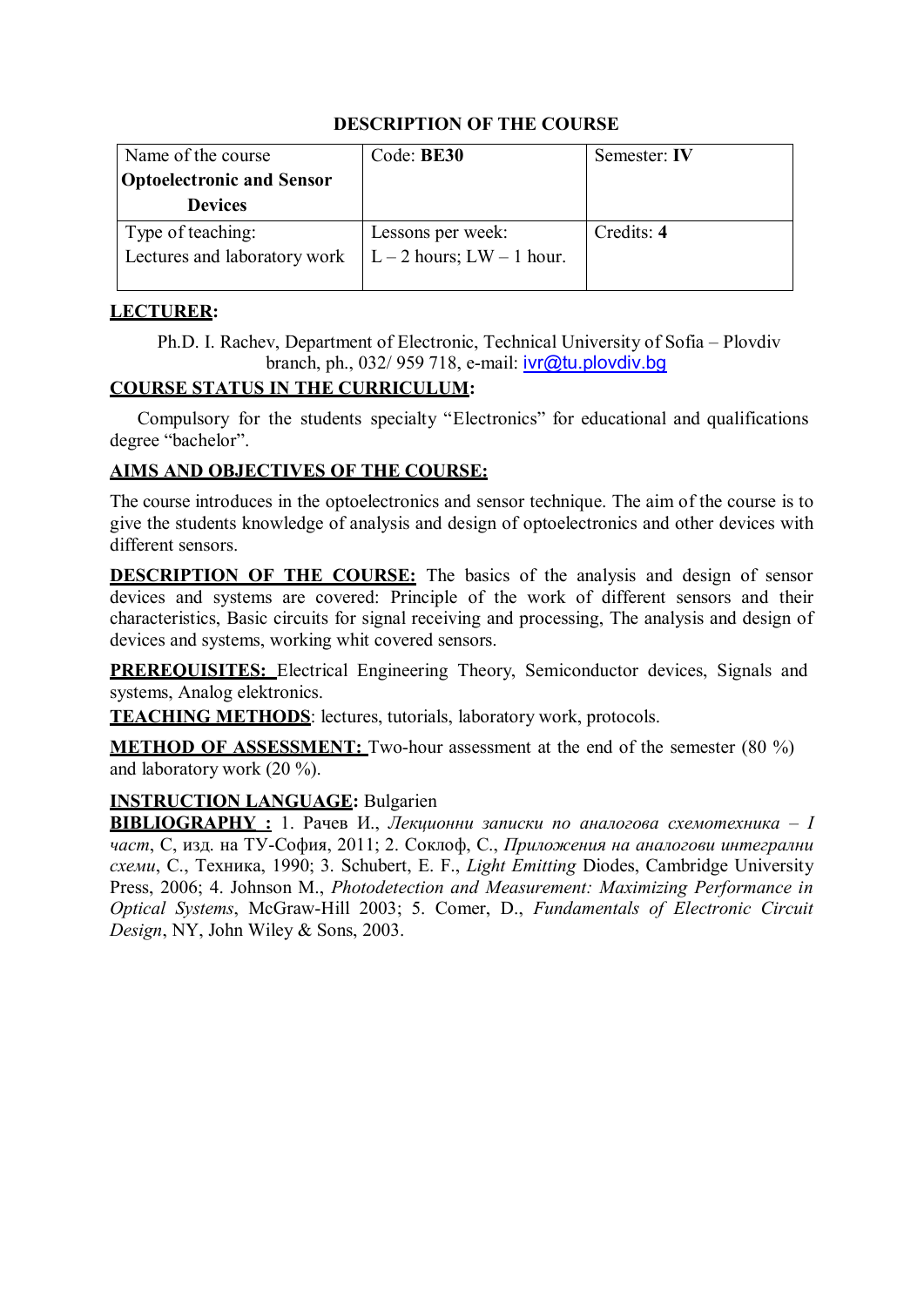| Name of the course                                                         | Code: BE31                                                           | Semester: IV         |
|----------------------------------------------------------------------------|----------------------------------------------------------------------|----------------------|
| Digital electronics                                                        |                                                                      |                      |
| Type of teaching:<br>Lectures, laboratory and<br>seminar work, Course work | Lessons per week:<br>$L - 2$ hours; $LW - 2$ hours;<br>$SW - 1$ hour | Number of credits: 7 |

# **LECTURERS**:

Prof. Ph.D. Galidiya Petrova (FEA), Dept. of Electronics – tel.: 659 574, e-mail: [gip@tu-plovdiv.bg](mailto:gip@tu-plovdiv.bg),

Assistant Prof. Dimitar Yankov (FEA), Technical University of Sofia, branch Plovdiv

**COURSE STATUS IN THE CURRICULUM**: Compulsory course for the students in B.Sc. program in Electronics.

**AIMS AND OBJECTIVES OF THE COURSE:** The aim of the course is to provide students with basic knowledge on theoretical and practical aspects of digital and pulse circuits together with the methods for their synthesis and analysis.

**DESCRIPTION OF THE COURSE:** The main topics concern: Logical function and methods for description and minimization; Digital circuits and methods for their synthesis and analysis together with basic principles for building more complex digital units; Basic elements of digital electronics and types of logic families - TTL, CMOS, BiCMOS, I2L, with their parameters and characteristics; Indicator elements and digital circuits for their control; Design and working principles of relaxation circuits and shapers, mono-vibrators and multivibrators, practical circuits with integral timer 555, Schmitt trigger, etc.; DAC, ADC and S/H devices – their basic characteristics and operation;

With seminar and laboratory work it is intended to provide the students with practical skills for designing, investigating, testing and evaluating the performance of digital circuits and devices.

**PREREQUISITES:** Good fundamental knowledge in the courses: Theoretical Electrotechnic, Semi-conductor electronic devices, Signals and systems, Analogue electronics.

**TEACHING METHODS**: Lectures and seminar work with solving practical problems, and laboratory work with protocols containing experimental results.

**METHOD OF ASSESSMENT:** Two hours written exam at the end of semester with solving practical problems (75%), laboratory works (15%) and course work for design of digital circuit with determined functional application (10%).

# **INSTRUCTION LANGUAGE:** Bulgarian

# **BIBLIOGRAPHY:**

1. Mihov G., Digital electronics for BSc students in Electronics, Technical University – Sofia press, 1998;

2. Spasov, Gr., D. Petrova, A. Kostadinov. Digital and microprocessor technology. TU-Sofia, 2019;

3. Konov K., Pulse and digital circuits with integral TTL elements, I and II part, Technica press, 1988;

4. Storey Neil. Electronics, A System Approach, UK Addison Weslly, 1992.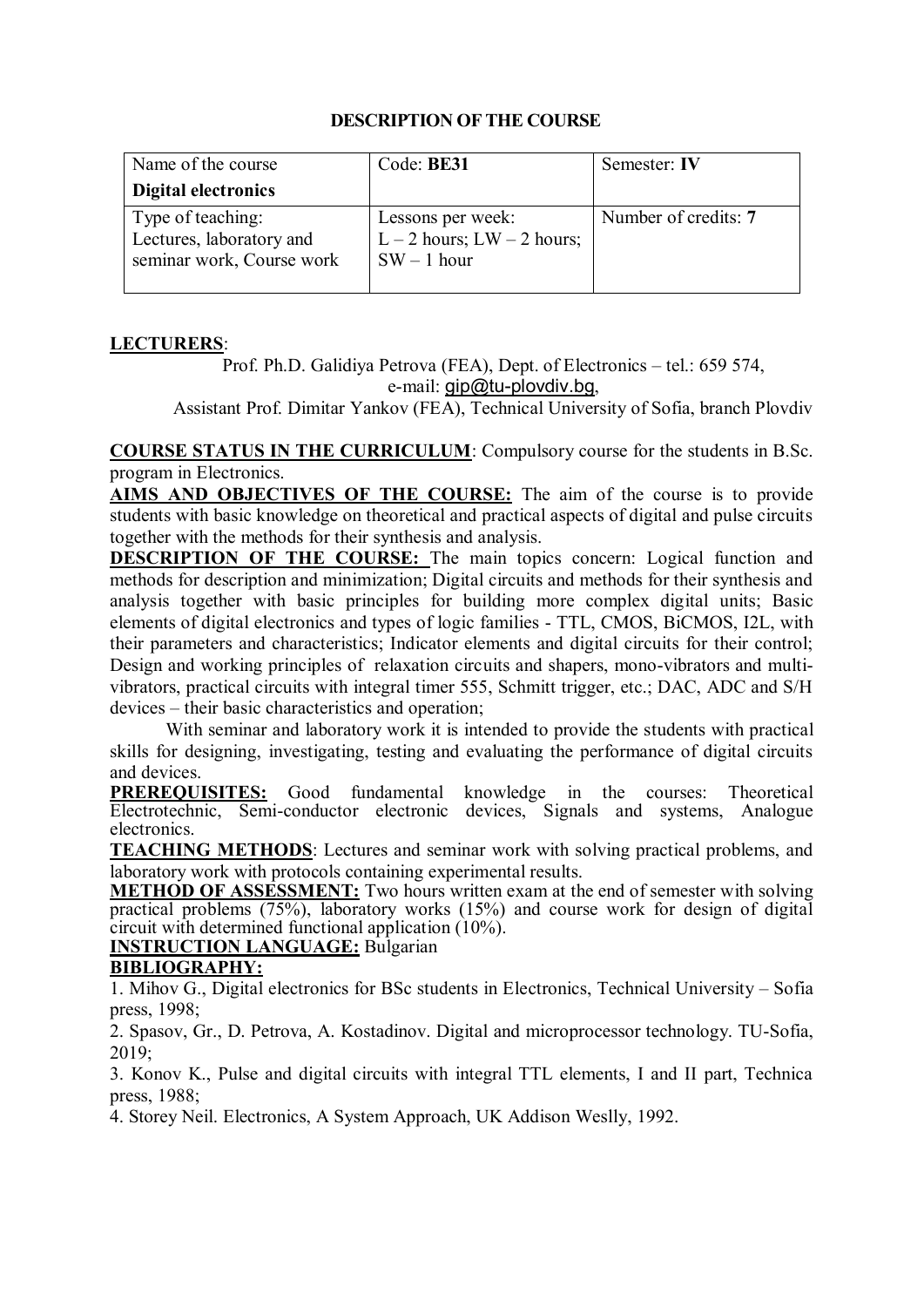| Contact hours per week: | Number of credits: 0        |
|-------------------------|-----------------------------|
|                         |                             |
|                         |                             |
|                         | $S - 2$ hours<br><b>. .</b> |

| <b>LECTURERS:</b>                                     | <b>Telephone:</b> | E-mail:                    |
|-------------------------------------------------------|-------------------|----------------------------|
| Sen. Lect. Penka Taneva - Kafelova (FME,              | 0895587246        | tanneva@gmail.com          |
| English)                                              |                   |                            |
| Sen. Lect. Nadya Popova (FME, English)                | 0895587580        | popovanadia@yahoo.co       |
|                                                       |                   | m                          |
| Sen. Lect. Konstantina Nyagolova (FME,                | 0895587577        | konstantinanik@yahoo.co    |
| English)                                              |                   | m                          |
| Sen. Lect. Anet Arabadjieva (FME, English) 0892231353 |                   | anet2003@abv.bg            |
| Lect. Nadezhda Geshanova (FME, English)               | 0889314932        | nadya cmf@hotmail.com      |
| Lect. Daniela Valeva (FME, English)                   | 0897899039        | daniela.valeva89@gmail.com |

**COURSE STATUS IN THE SYLLABUS:** Compulsory for the students majoring in Electronics at the Faculty of Electronics and Automation, Bachelor's Degree.

**COURSE OBJECTIVES**: Targeted at further developing of students' knowledge and practical skills in the specific foreign language.

**COURSE DESCRIPTION**: During the first three semesters the foreign language teaching is in either of two languages of equal academic status: English or German, and during semesters 4 and 5 only English is taught. The language training is carried out at the respective levels determined through placement tests. No AB groups are formed. Apart from general English, the curriculum includes English for specific purposes in accordance with the students' major subject.

**PREREQUISITES:** The curriculum presumes the minimum of English language knowledge and skills acquired at secondary school.

**TEACHING METHODS**: Seminars using modern technical equipment: language lab, audio and video, as well as multimedia.

**METHODS OF TESTING AND EVALUATION**: Evaluation is based on continuous assessment and one test at the end of semester 5.

#### **LANGUAGE OF INSTRUCTION:** English

#### **LITERATURE RECOMMENDED:**

- *1. New Headway English, OUP*
- *2. Speak Out, Pearson*
- *3. Technical English 1, 2, 3, 4, David Bonamy, Pearson*
- *4. English for Computing, OUP*
- *5. English for Electrical Engineering, OUP*
- *6. English for Electrical Engineering, Alma Mater International, 2001*
- *7. English for Computing, Alma Mater International, 2001*
- *8. Reader for students of Mechanical Engineering and Electronics, Plovdiv,1990*
- *9. Intelligent Business 1, 2, 3, 4, Irene Barall, Nikolas Barall, Pearson*
- *10. ProFile1 Pre-intermediate, Jon Naunton, Oxford University Press, 2005*
- *11. ProFile2 Intermediate, Jon Naunton, Oxford University Press, 2005*
- *12. Business Basics, David Grant and Robert McLarty, Oxford University Press.*
- *13. Business Objectives, Vicki Hollett, Oxford University Press*
- *14. Business Opportunities, Anna&Terry Phillips, Oxford University Press*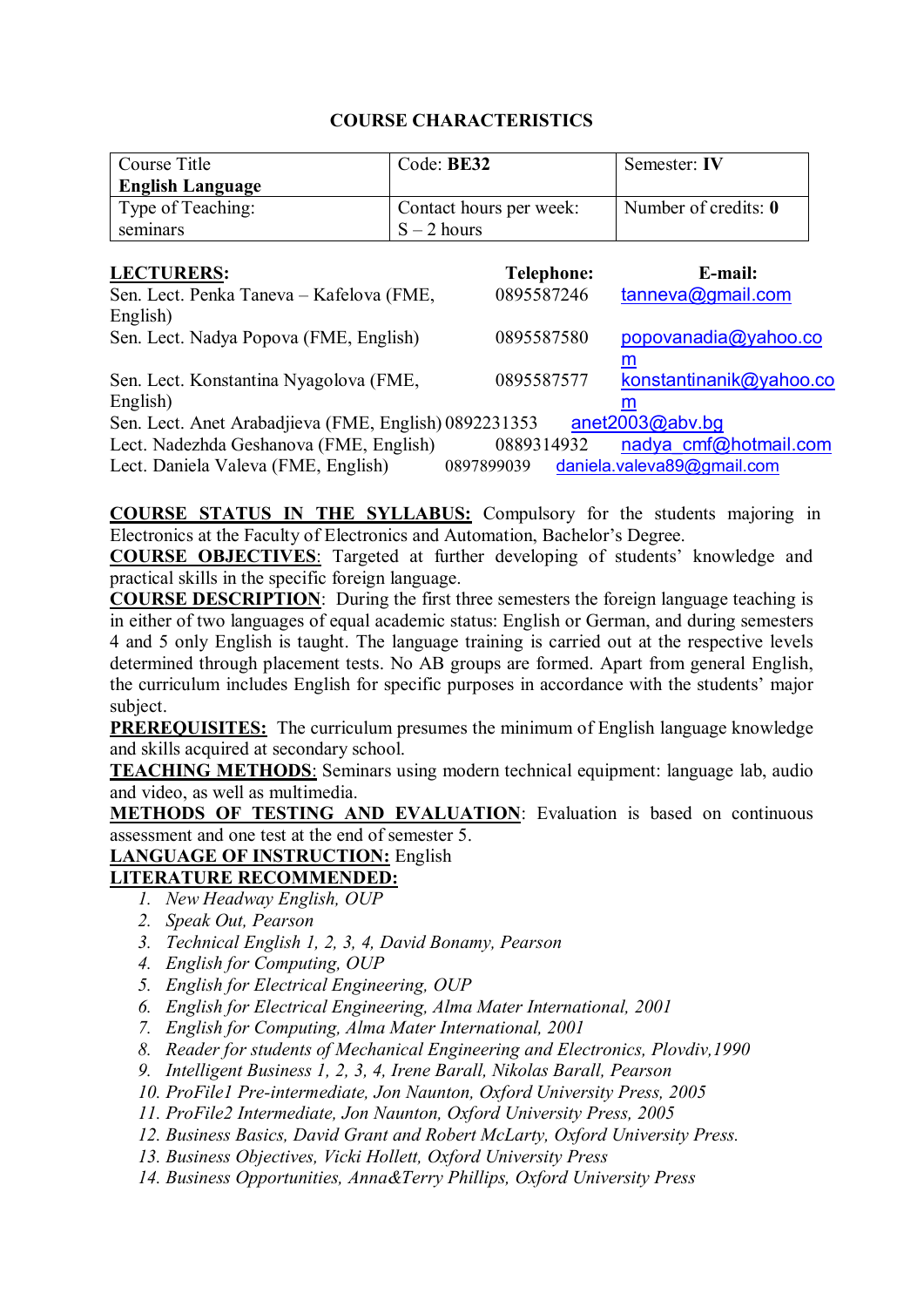- *15. Business Challenges, Nina O'Driscoll, Fiona Scott-Barret, Longmam*
- *16. Quick Launch into English, Ivan Shotlekov, Penka Taneva, PUPress*
- *17. Developing Business Contacts, OUP*
- *18. How To Be British, Magazine, John Hoover, 1998*